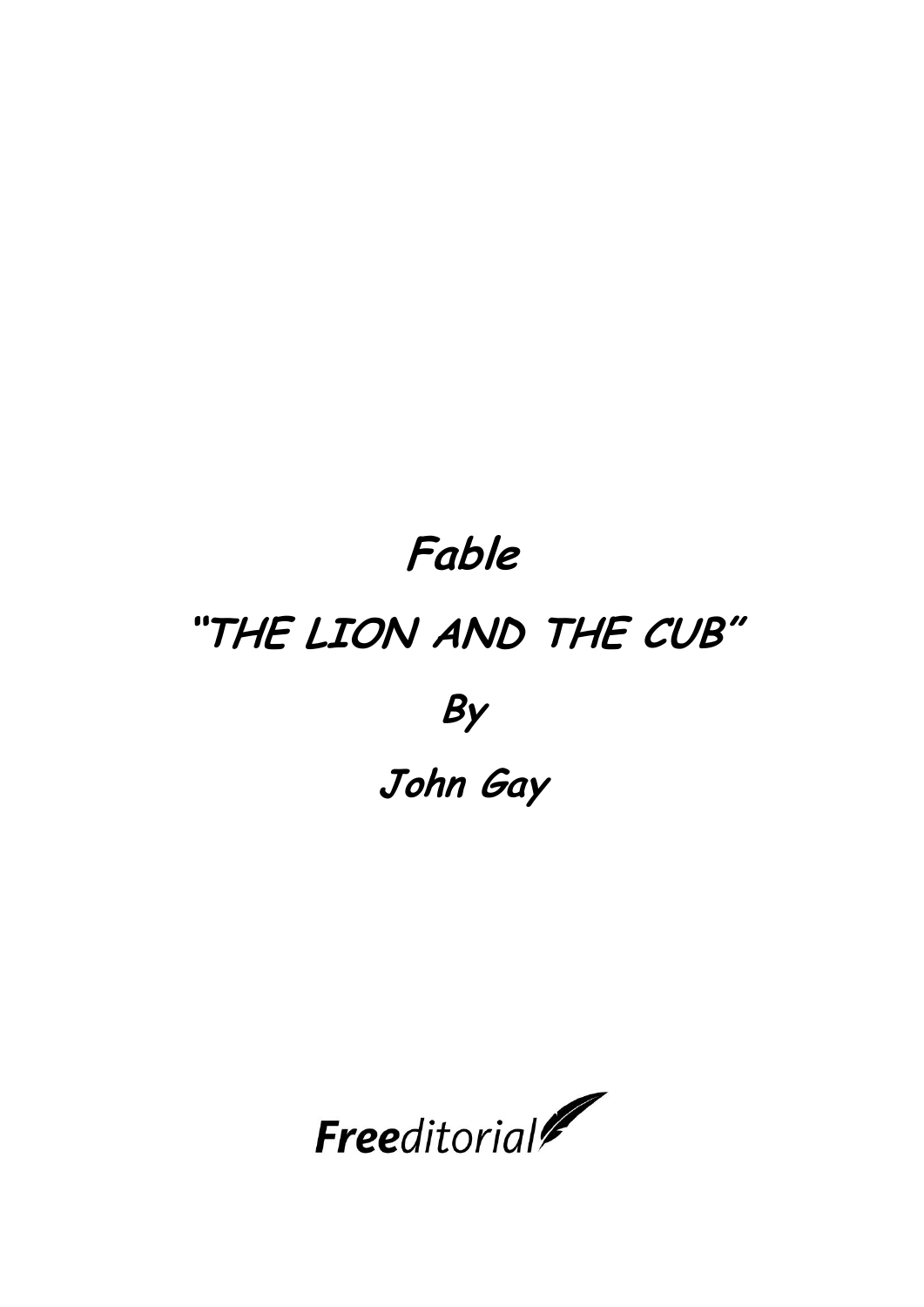How fond are men of rule and place, Who court it from the mean and base! These cannot bear an equal nigh, But from superior merit fly. They love the cellar's vulgar joke, And lose their hours in ale and smoke. There o'er some petty club preside; So poor, so paltry is their pride! Nay, even with fools whole nights will sit, In hopes to be supreme in wit.

If these can read, to these I write, To set their worth in truest light. A lion-cub, of sordid mind, Avoided all the lion kind; Fond of applause, he sought the feasts Of vulgar and ignoble beasts; With asses all his time he spent, Their club's perpetual president. He caught their manners, looks, and airs; An ass in every thing, but ears!